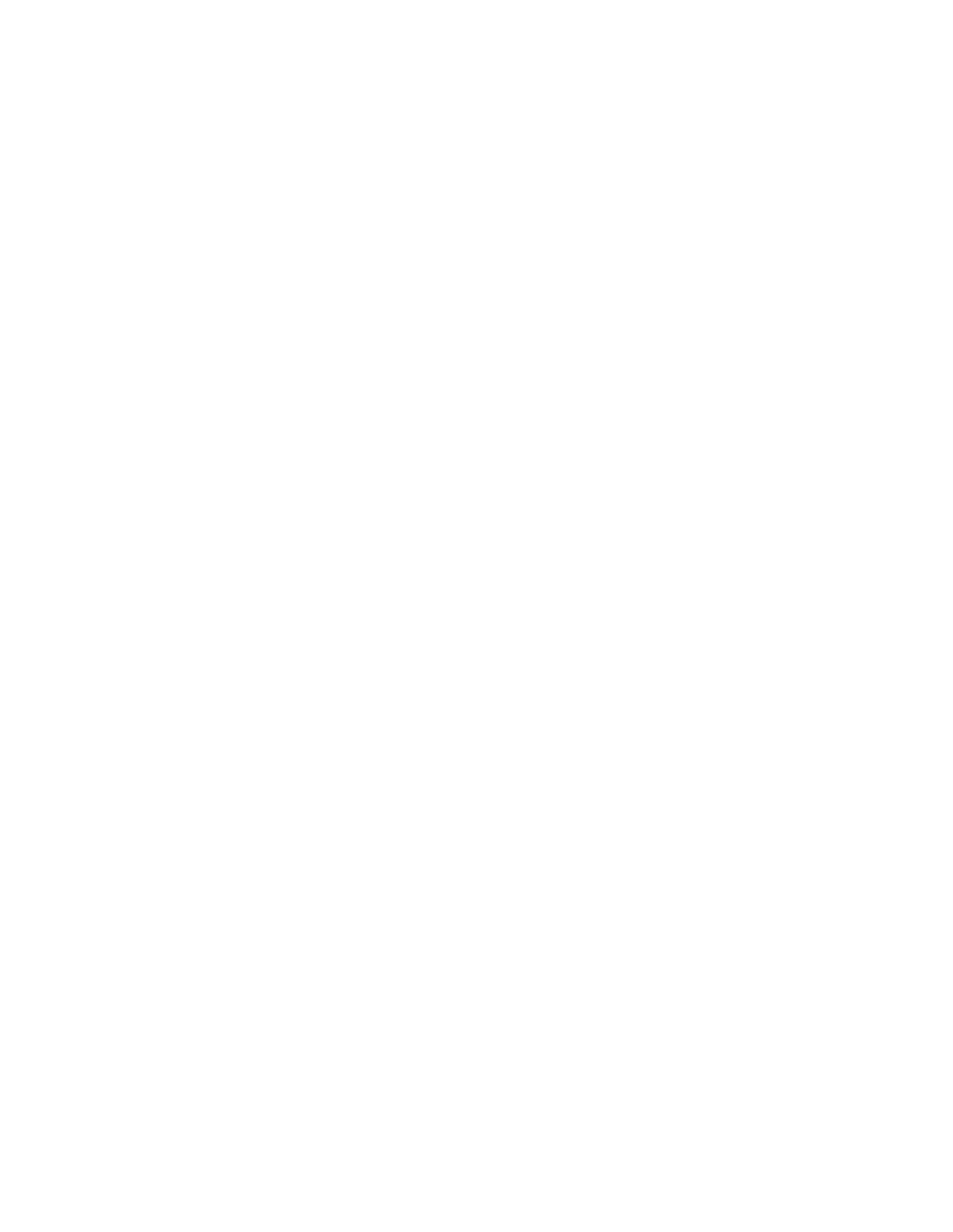6. Once the screen advances you can change the number of participants for that specific selection. Use the quantity drop-down box in the top right corner. Once you make your selection it will quickly record that number.



7. If you are completely finished, skip to step #12.

If you need to register more campers or for a different camp, proceed to step #8.

8. Scroll down the page to find the next camp for which you need to register. This can be either a completely new camp or a different age range for the same reunion.

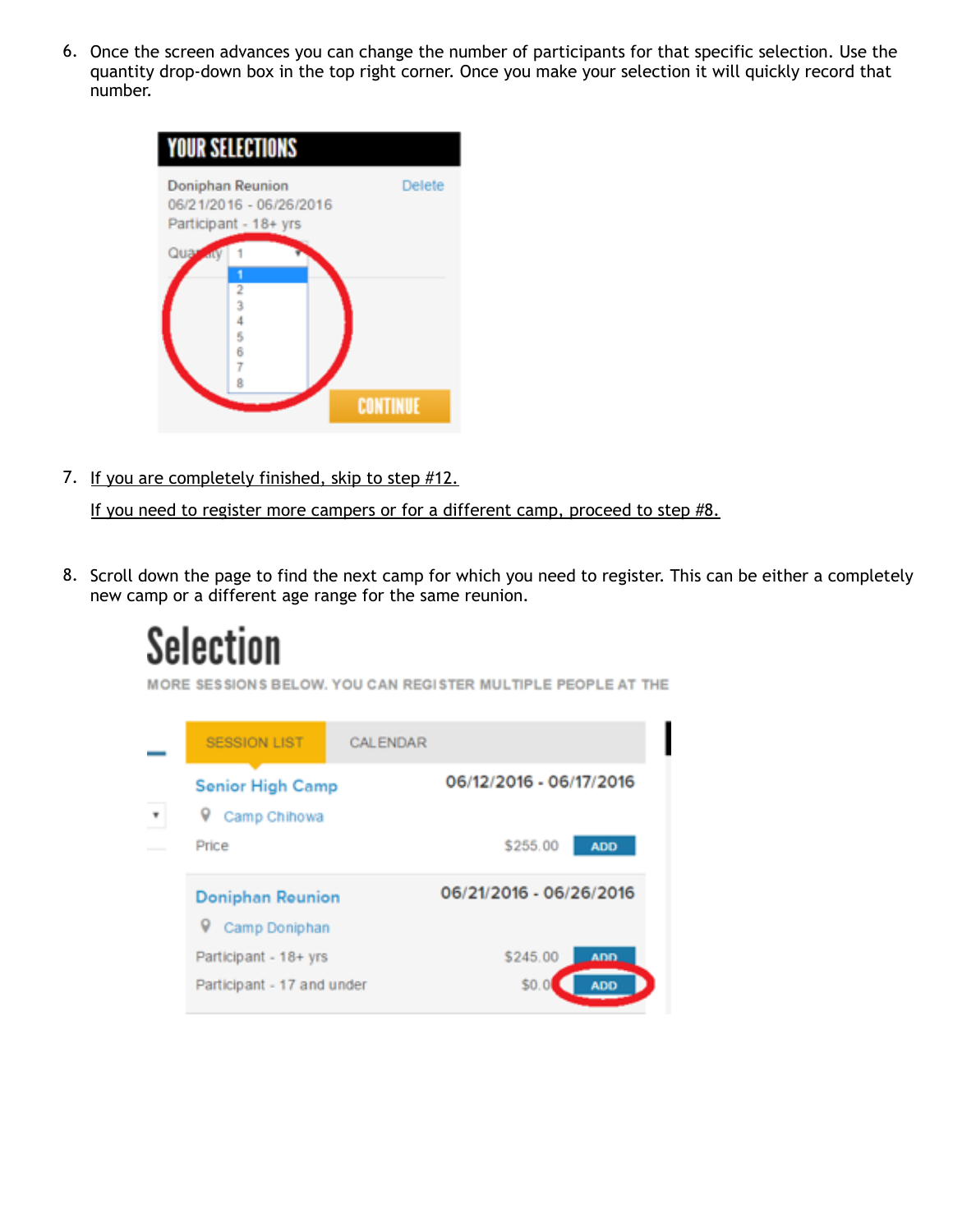9. Once the screen advances you can change the number of participants for that specific selection. Use the quantity drop-down box in the top right corner. Once you make your selection it will quickly record that number.

| <b>YOUR SELECTIONS</b>                                                                       |                 |
|----------------------------------------------------------------------------------------------|-----------------|
| <b>Doniphan Reunion</b><br>06/21/2016 - 06/26/2016<br>Participant - 18+ yrs                  | Delete          |
| Quantity<br>$\overline{2}$                                                                   |                 |
| <b>Doniphan Reunion</b><br>06/21/2016 - 06/26/2016<br>Participant - 17 and under<br>Quantity | Delete          |
| 67<br><b>SECUR</b><br><b>GISTRATION</b>                                                      | <b>CONTINUE</b> |

## 10. Repeat steps 8 & 9 until you have registered for all necessary camps/campers.

11. When you are ready to move on, click the yellow "CONTINUE" button.



12. The system will save your information every year making future registration faster. Enter your email address to access your account or create a new one. Then click the yellow "NEXT" button.

| <b>1   LOOKUP ACCOUNT</b>                                                                                       |             |
|-----------------------------------------------------------------------------------------------------------------|-------------|
| To complete registration faster, let's check if you have an account.<br>* Email address<br>middy.land@email.com | <b>NEXT</b> |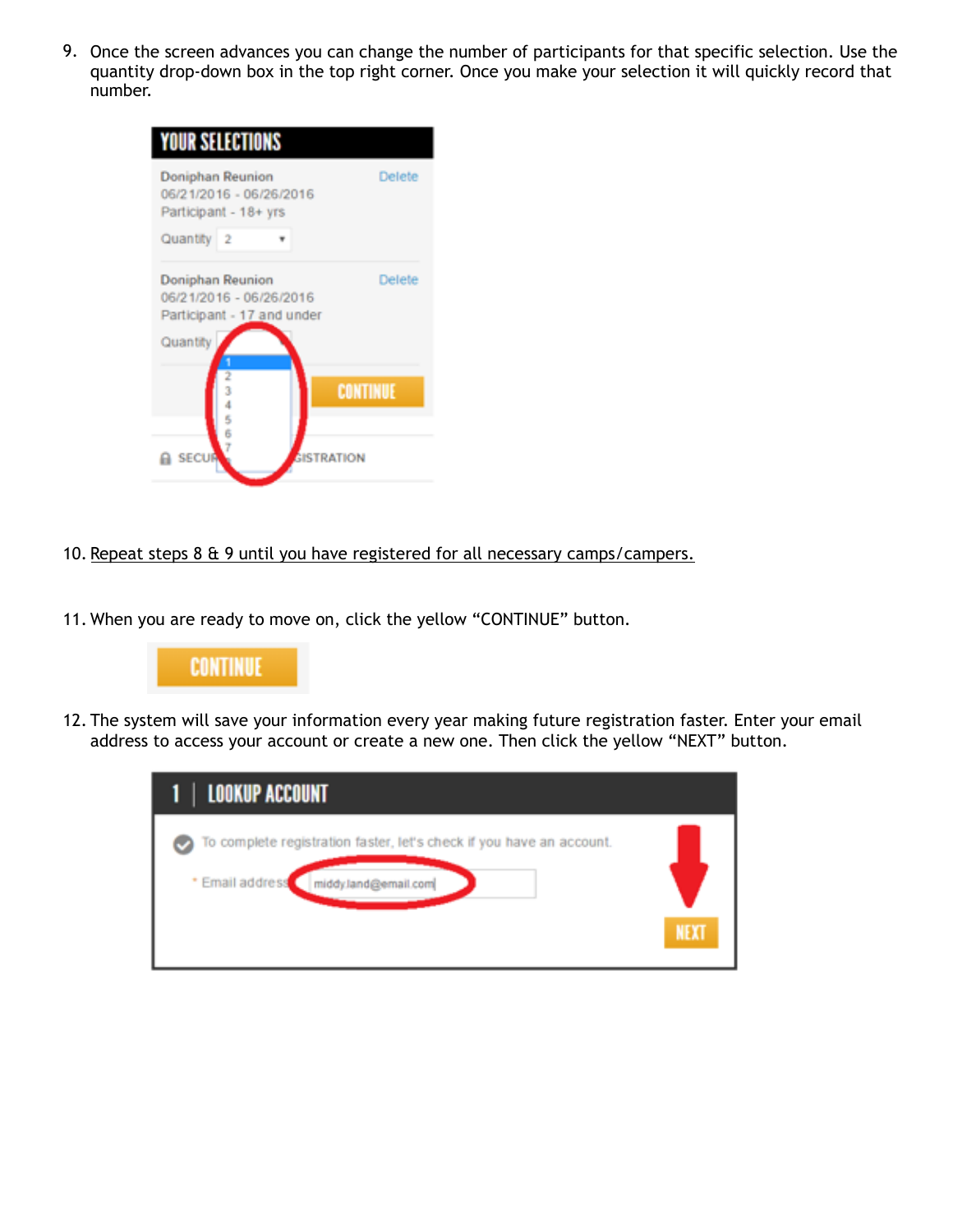13. Fill-out the information requested for the first camper in the first camp then click the yellow "CONTINUE" button.

| Who are you registering?      |                                |                     |                 |
|-------------------------------|--------------------------------|---------------------|-----------------|
| * Name                        | Middy                          | Land                |                 |
| * Date of birth               | 04/06/1930                     | Why do we ask this? |                 |
| * Gender                      | Male<br>$\hspace{0.5cm} \circ$ | <b>O</b> Female     |                 |
| * Who are you<br>registering? |                                |                     |                 |
|                               |                                |                     | <b>CONTINUE</b> |

- 14. If that was your only registration, skip to step #17. Otherwise continue with step #15.
- 15. Use the drop-down box to select who you are registering for the next camp listed BELOW the drop-down box. If it is a new person you will have to fill-out the information as in step #13.

| Middy Land<br>Doniphan Reunion<br>06/21/2016 - 06/26/2016<br>Camp Doniphan |                                                                                      | Remove          |
|----------------------------------------------------------------------------|--------------------------------------------------------------------------------------|-----------------|
| Participant -<br>$18 + yrs$                                                | \$245.00                                                                             |                 |
| Who are you registering?                                                   |                                                                                      |                 |
| ' Person                                                                   | Edity<br>Middy Land<br>v<br>Select one<br><b>Middy Land</b><br>Register a new person | <b>CONTINUE</b> |

- 16. Repeat step #15 for each camper at each camp.
- 17. Fill out the requested information on the "REGISTRATION FORMS" section, clicking the yellow "CONTINUE" button between each camper.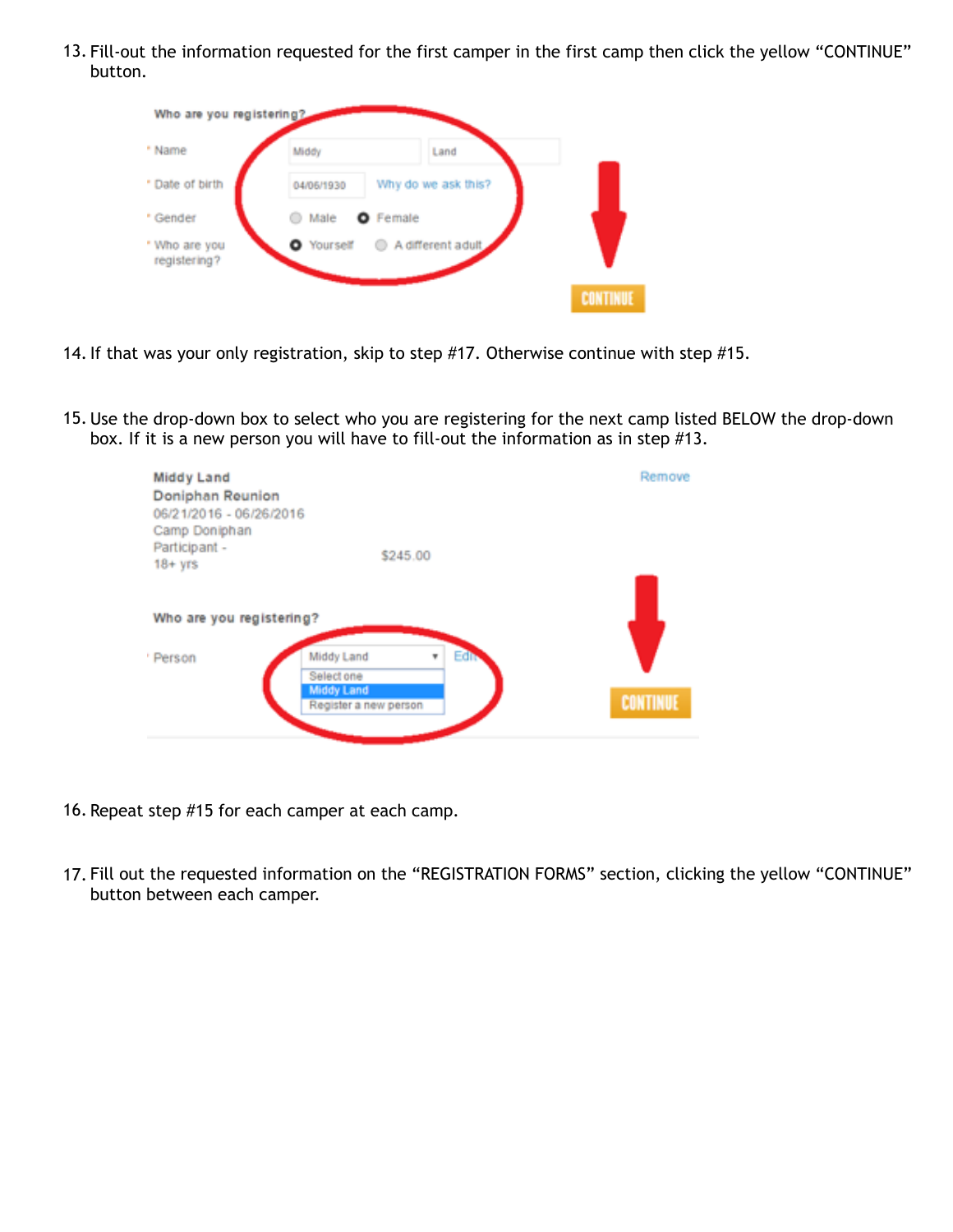18. Check the boxes on the waiver for the statements with which you agree. You will have to check the boxes for EACH camper. Type your name as an electronic signature and click the yellow "CONTINUE TO CART" button.

| z<br>agree to the Liability Release"     |                                                                                                                      |
|------------------------------------------|----------------------------------------------------------------------------------------------------------------------|
|                                          | igree to the Treatment Consent and Immunization Certification Waiver*                                                |
| <b>VII</b><br>gree to the Photo Release* |                                                                                                                      |
|                                          | By entering my name below. Seeft that I have reviewed and agree to all the<br>waivers and agreements I so thed above |

19. The next page displays your total amount owed as well as several payment options. If you elect to pay by check at a later date, select either of the two "Pay Balance Manually" options. Otherwise enter your payment information below.

|                                                                                                                                                 | Total |
|-------------------------------------------------------------------------------------------------------------------------------------------------|-------|
| CHECK OUT                                                                                                                                       |       |
| <b>PAYMENT OPTIONS</b>                                                                                                                          |       |
| * PLEASE SELECT A PAYMENT OPTION                                                                                                                |       |
| PAY IN FULL<br>@ Pay \$490.00 now                                                                                                               |       |
| PAY \$0.00 NOW WITH A PAYMENT PLAN<br>1 payment: \$490.00 due on 05/15/2016<br>@ Bill me automatically<br>1 payment: \$490.00 due on 05/15/2016 |       |
| <sup>(i)</sup> Bill me automatically<br>C Pay balance manually O                                                                                |       |
| 2 payments See payment schedule<br>Bill me automatically<br>$^{\circ}$<br>o<br>Pay balance manually O                                           |       |

20. The last step is to create a password that combined with your email address as a username will give you access to the system next year allowing you to speed through the process! Once you do this and click the yellow "CONTINUE" button you are finished and will receive a confirmation email.